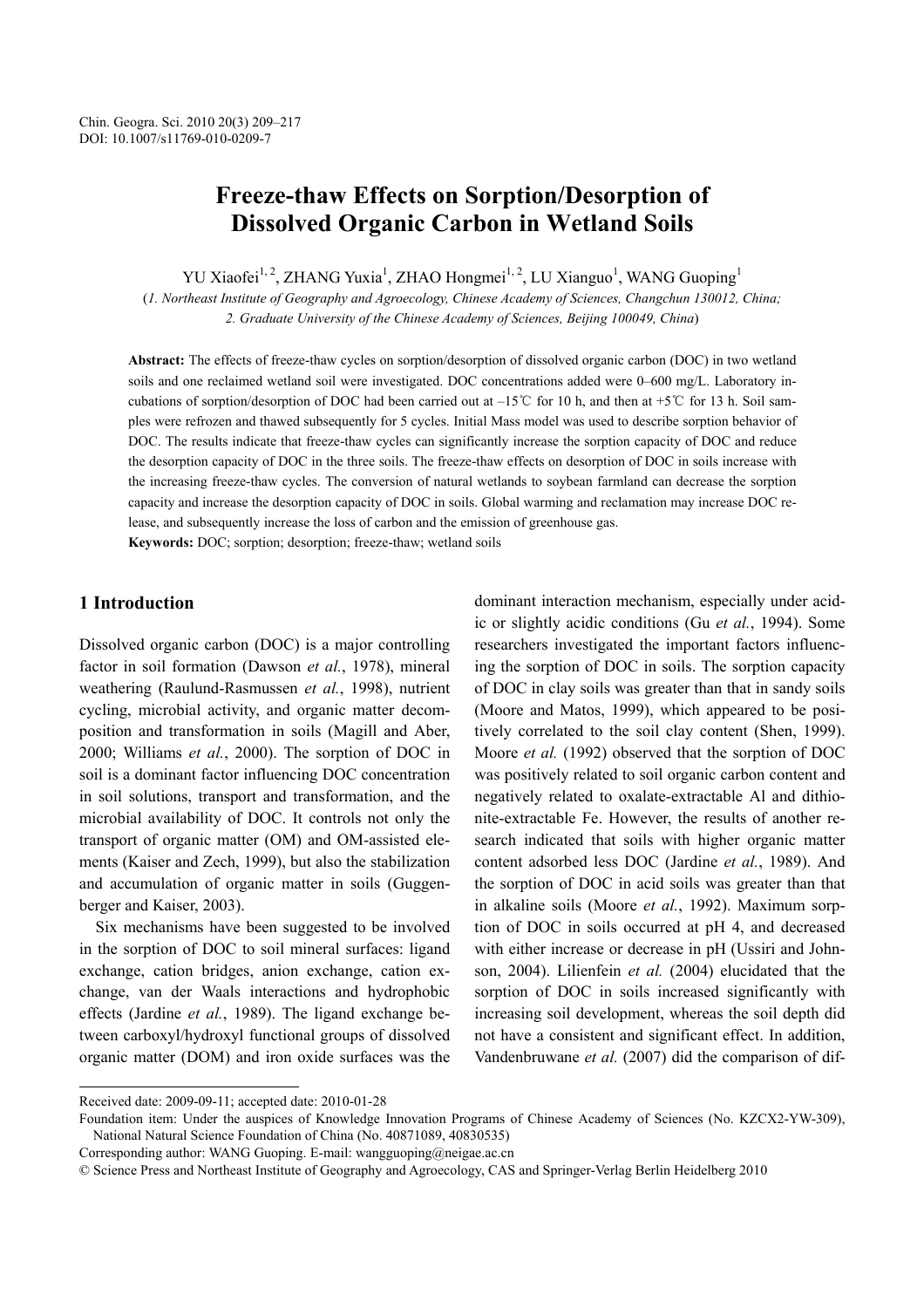ferent isotherm models for sorption of DOC in soils. However, the studies on DOC sorption capacity of soils have been conducted in a mild temperature range from  $5^{\circ}$  to 25 °C, and little is available on the sorption of DOC in freezing and thawing soils.

Many studies about sorption of DOC in soils have been documented, however, almost all of them focused on farmland soils and forest soils, and little attention was paid to the sorption/desorption of DOC in wetland soils. For wetlands in the cold region, freeze-thaw is an important environmental characteristic. Maehlum *et al.* (1995) reported that cold winter climate can affect hydraulic processes and biogeochemical processes of wetlands. Freeze-thaw cycles have effects on soil physical properties, microbial activity and microbial community composition (Schadt *et al.*, 2003; Lipson and Schmidt, 2004; Six *et al.*, 2004; Sjursen *et al.*, 2005). For example, freezethaw cycles have disruptive effects on soils structure, which decrease bulk density and penetration resistance (Unger, 1991). Likewise, in controlled laboratory incubations, freeze-thaw cycles resulted in decrease of soil aggregate stability, particularly at high soil moisture (Oztas and Fayetorbay, 2003). Wang *et al.* (2007) have studied the freeze-thaw effects on phosphorus sorption in wetland soils, and the results show that freeze-thaw can promote phosphorus sorption in wetland soils and these effects accumulate over successive freeze-thaw cycles. However, whether and how freeze-thaw affects sorption/desorption of DOC in wetland soils is still unknown. There has been growing interest in how changes in soil freezing initiated by climate change might alter soil nutrient dynamics (Henry, 2007). Thus whether global warming can affect sorption/desorption of DOC in soil through affecting freeze-thaw cycles needs to be concerned. In present, many wetlands have been reclaimed to farmlands in China, especially in the Sanjiang Plain of Northeast China. The effect of wetland reclamation on the DOC sorption/desorption in soils is not examined yet, wetland reclamation might alter the loss of carbon in cultivated wetlands.

The objective of this study was to investigate freezethaw effects on sorption/desorption of DOC in wetland soils and reclaimed wetland soils. Particular attention was given to possible effects of reclamation and global warming on the retention and release of DOC in wetland soils. Compared with the related research conducted in other cold region all over the world, the understanding

of DOC sorption/desorption in soils in the cold region, therefore, can be verified with higher confidence level.

# **2 Materials and Methods**

### **2.1 Study area**

The study area was located in the Sanjiang Plain, Northeast China (45°01′–48°28′N; 130°13′–135°05′E). It is a cold region and regularly exposed to subzero temperature with mean annual temperature of  $3^{\circ}$  cranging between  $-21^{\circ}$  and  $22^{\circ}$ . Water and soils in the study area are long-term frozen from late October to next April and begin to melt in the late April (Wang *et al.*, 2006). It is deemed desirable to study the effect of multiple freezing and thawing on the sorption properties of DOC in soils, since the soils in the Sanjiang Plain are subject to lots of freeze-thaw cycles every year.

#### **2.2 Sampling method**

Three sampling sites, *Carex lasiocarpa* natural wetland (NW1), *Calamagrostis angustifolia* natural wetland (NW2) and reclaimed wetland (RW) were selected within study area. Specific descriptions of the three sites are shown in Table 1 and soil physicochemical properties are shown in Table 2.

Soils were collected in the surface layer (0–10 cm). At each of the three sampling sites, three soil samples were collected separately. After plant roots were removed, soil samples were homogenized, air-dried, and sieved over a 2**-**mm mesh and then stored in airtight and light-free plastic bags at 20℃ until chemical analysis and sorption/desorption experiment.

### **2.3 DOC stock solution preparation**

To simulate the field condition, the peat water extract was used as DOC stock solution for the sorption experiments. The surface peat (0−10 cm) was collected from a site in 200 m north of site NW1. The peat sample was filled in a glass bottle, and deionized water was added with water peat ratio of 10︰1. Then the capped glass bottle was placed on a shaker (130 rpm) for 4 h, and the peat water extract was filtered through 0.45 µm polyethersulfone membrane disc filters. Then the filtrate was concentrated in order to obtain the DOC stock solution with high concentration, which was diluted to five DOC concentrations between 0 and 600 mg/L.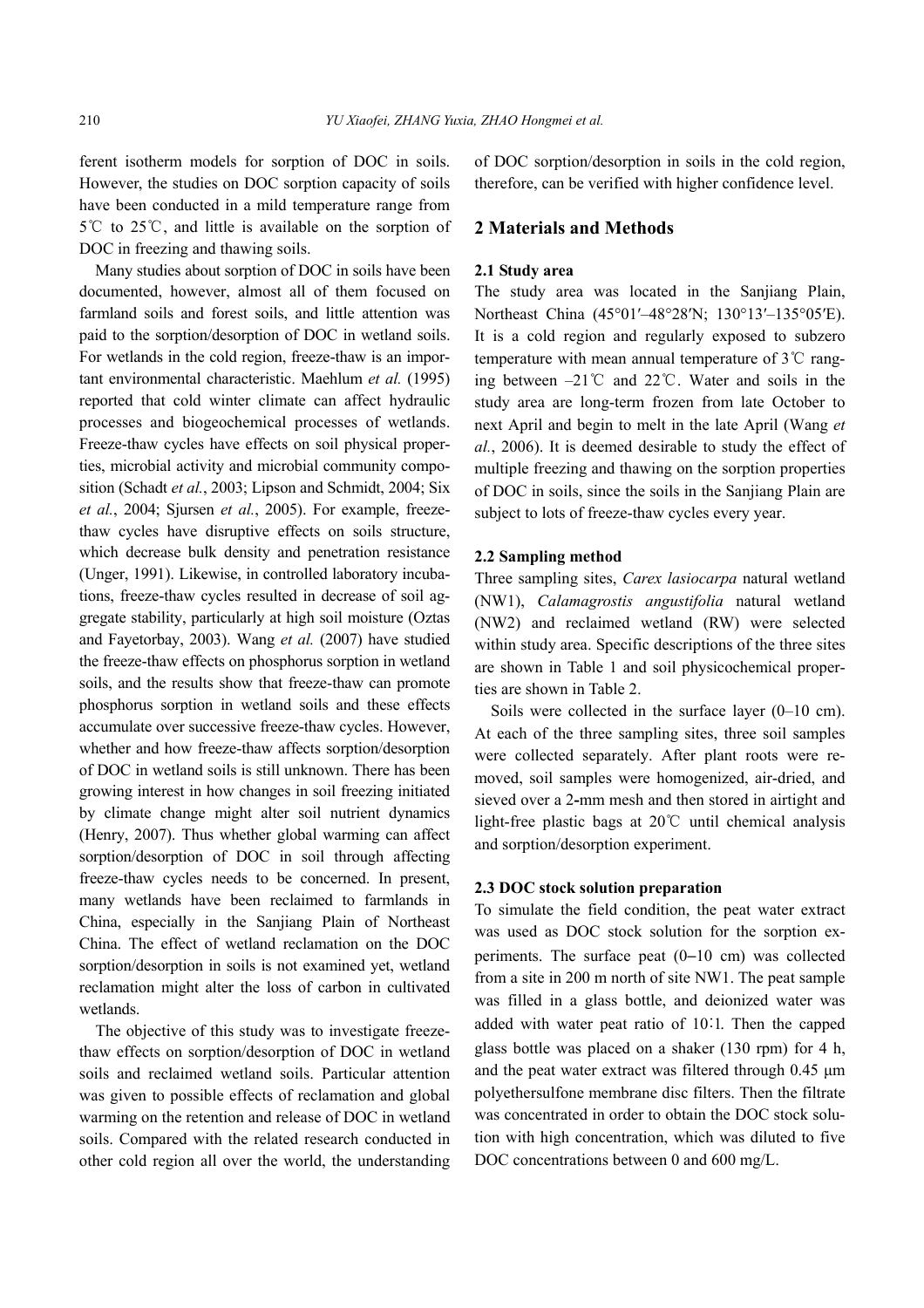Table 1 Description of three sampling sites in Sanjiang Plain

| Site            | Wetland type  | Vegetation type           | Hydrological feature | Soil type         |
|-----------------|---------------|---------------------------|----------------------|-------------------|
| NW1             | Marsh         | Carex lasiocarpa          | Perennial flooding   | Humus marsh soil  |
| NW <sub>2</sub> | Marshy meadow | Calamgrostis augustifolia | Seasonal flooding    | Meadow marsh soil |
| <b>RW</b>       | Farmland      | Glycine max               | Perennial drought    | Meadow planosol   |
|                 |               |                           |                      |                   |

Note: NW1 and NW2 represent *Carex lasiocarpa* natural wetland and *Calamagrostis angustifolia* natural wetland soils, RW represents reclaimed soil

Table 2 Soil physical and chemical properties of sampling sites in Sanjiang Plain

| DOC content $(mg/kg)$ |
|-----------------------|
| $2762.00 \pm 182.00$  |
| $546.00 \pm 76.20$    |
| $197.00 \pm 31.50$    |
|                       |

Note: Values are given as mean  $\pm$  standard error,  $n = 3$ 

# **2.4 Sorption/desorption experiment with freeze-thaw treatment**

For the sorption/desorption experiment, each of the three soils collected from NW1, NW2 and RW was treated by freeze-thaw (FTT) with 3 replicates as described below. Each soil sample had a control that was untreated by freeze-thaw (UT). The flowchart of the sorption/desorption experiment procedures of DOC was shown in Fig. 1.

Sorption procedure: 5 g of soil sample was placed in the 250-ml pre-weighed centrifuge tubes. To each sample, the 50 ml of solution containing varied concentrations of DOC (0 mg/L, 50 mg/L, 100 mg/L, 200 mg/L, 400 mg/L and 600 mg/L) was added, which correspond to 0 mg/kg, 500 mg/kg, 1000 mg/kg, 2000 mg/kg, 4000 mg/kg and 6000 mg/kg DOC added, respectively. Capped tubes were placed on a shaker (130 rpm) at  $+5^{\circ}$ C for 1 h, then were frozen at −15℃ for 10 h, and finally thawed at +5℃ for 13 h. This is one freeze-thaw cycle (FTC). The control tubes were stored at 5℃ for one 23 h cycle corresponding to one freeze-thaw cycle. The tubes which have been subjected to one to five cycles, respectively, were centrifuged at 5000 rpm for 20 min. Then the supernatant was taken and DOC in the extracts was determined. Adsorbed DOC with one to five cycles was calculated as the difference between the DOC added and DOC remained in the equilibrating solution.

Desorption procedure: Two samples (4000 mg/kg and 6000 mg/kg) after 5 cycles were selected, the supernatant was removed after centrifugation and the tubes were re-weighed to determine the volume of solution entrapped in the residue. Then deionized water was added to bring the total volume to 50 ml. After the first cycle as described in sorption procedure, DOC in the supernatant was determined. The difference between the DOC in the supernatant and the DOC in the residue solution was the desorption amount of DOC. Following the first step again, the amount of DOC desorbed by soils after the second to the fifth cycle was calculated.

### **2.5 Analytical method**

Soil samples were analyzed for clay content, organic matter content, DOC content and pH. DOC stock solution was analyzed for pH, DOC,  $NO_3^-$ ,  $NH_4^+$  and  $PO_4^{3-}$ contents.

Clay content of soils was determined using a Mastersizer 2000 Laser Grainsize (Manufactured by Malvern Instruments Ltd. UK; measuring range: 0.02−2000 µm) as described by Wang *et al.* (2006). Organic matter content of soils was measured by potassium dichromate volumetric method―external heating (Bao, 2000). Soil DOC in the extract was determined with a TOC-V $_{\text{CPH}}$ (Shimazu, Japan). The pH was determined in situ with composite electrodes. The  $NO_3^-$ ,  $NH_4^+$ , and  $PO_4^{3-}$  in stock solution were determined using  $SAN^{++}$  Continuous Flow Analyzer (SKALAR, Netherland). The supernatant samples were analyzed for DOC concentration. The DOC was determined by  $SAN^{++}$  Continuous Flow Analyzer (SKALAR, Netherland).

# **2.6 Statistical analysis**

Nonparametric test and one-way analysis of variance (ANOVA) were performed using SPSS for Windows, Release 11.0, Standard Version (SPSS Inc., US), and graphics using OriginPro 7.5, (OriginLab Corp., US). Nonparametric test was performed to compare the dif-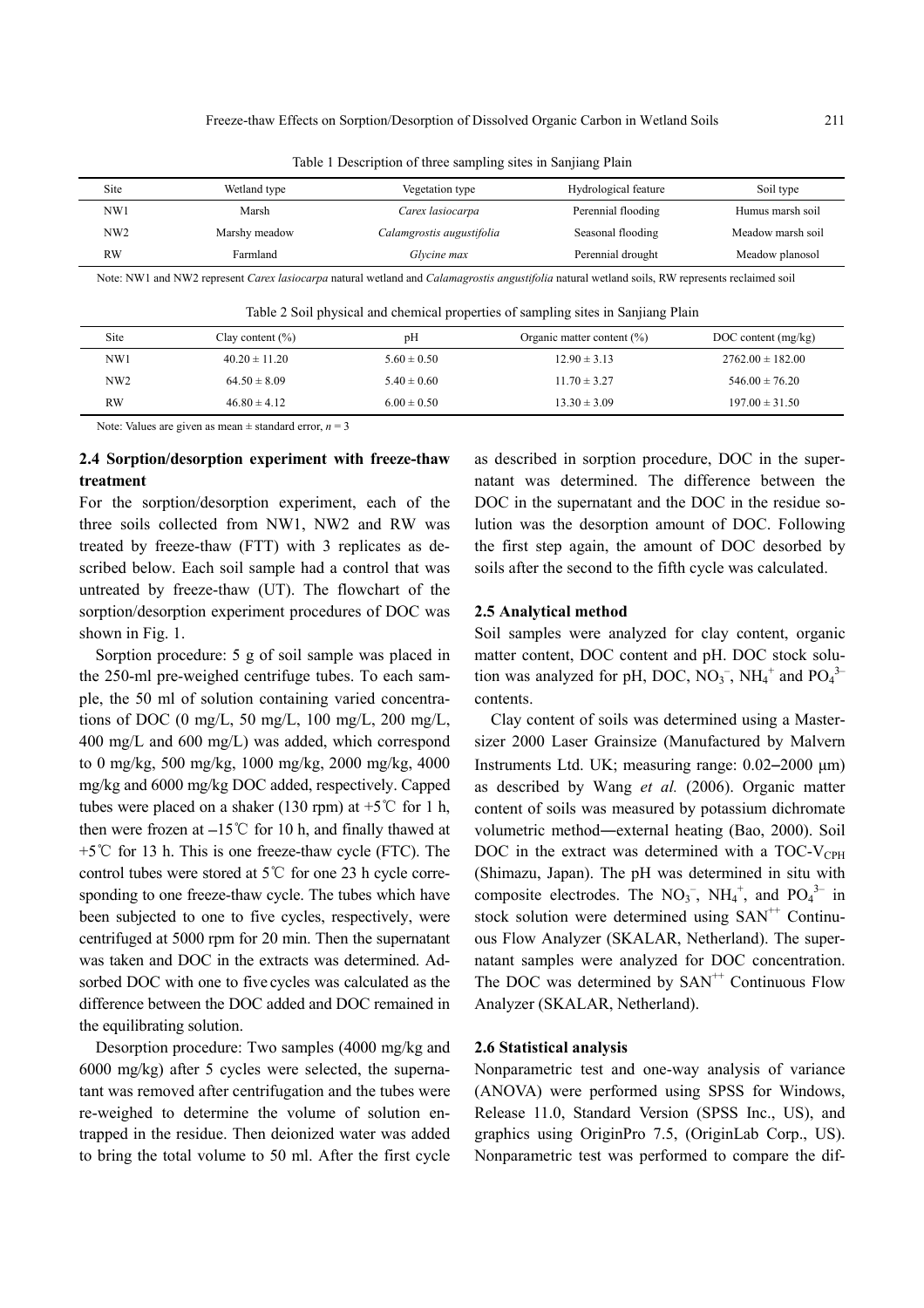

FTT denotes freeze-thaw treatment; UT denotes control treatment Fig. 1 Flowchart of experiment procedures of dissolved organic carbon (DOC) sorption/desorption in wetland soils

ferences of sorption/desorption of DOC in FTT and UT soils. One-way ANOVA was performed to compare the differences in sorption/desorption of DOC after varied FTCs.

# **3 Results and Discussion**

#### **3.1 Sorption behavior of DOC**

The sorption amount of DOC increases with DOC concentration added. This trend can be described by Initial Mass (IM) isotherm model, which is the most common model based on simple partitioning. This model is based on the linear adsorption isotherm (Travis and Etnier, 1981), especially fit for the condition when the substances initially exist in the soils:

$$
S = m \times C_1 - b \tag{1}
$$

where *S* is the total amount of DOC adsorbed (mg/kg);  $C_1$ is the concentration of DOC added (mg/kg); *m* is the partition coefficient of DOC between soil and solution, used to estimate sorption capacity; *b* is the intercept (mg/kg).

Parameters of IM isotherms model are presented in Table 3, and IM isotherms for sorption of DOC in FTT soils and UT soils are given in Fig. 2. IM isotherm has been used to describe sorption of DOC in soils in many studies (Nodvin *et al.*, 1986; Guggenberger and Zech, 1992; Riffaldi *et al.*, 1998), and the highest concentration of DOC added in experiment is 81 mg/L (Nodvin *et al.*, 1986). However, in this study, for NW2 and RW soils, when DOC concentration is added from 0 mg/L to 400 mg/L, IM isotherm can describe sorption behavior of DOC in soils very well. When DOC added is higher than 400 mg/L, IM isotherm is not suitable. Moreover, for NW1 soils, the highest concentration of 600 mg/L is still suitable to IM isotherm.

# **3.2 Freeze-thaw effects on sorption of DOC**

In Fig. 2, the sorption isotherms of FTT soils are always higher than that of UT soils. With a nonparametric test, the difference of the adsorbed DOC amount between the FTT soils and UT soils is significant  $(Z = -7.784; p <$ 0.001). These results indicate that freeze-thaw cycles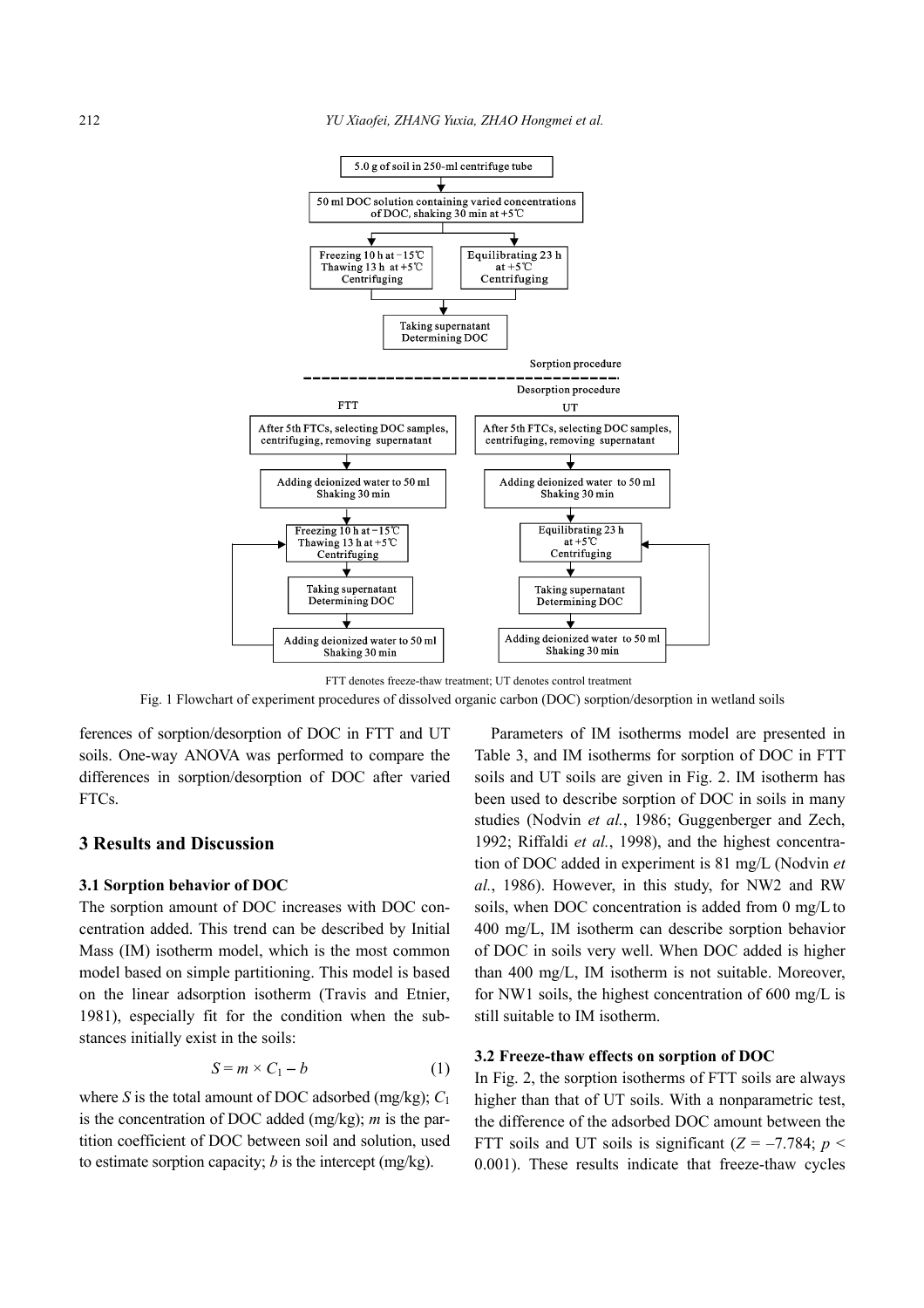increase the adsorbed amount of DOC in soils. Moreover, values of *m*, used to estimate the sorption capacity of FTT soils, are always higher than that of UT soils (Table 3). With a nonparametric test, the difference of *m*  values between FTT soils and UT soils is also significant  $(Z = -3.408; p = 0.001)$ . It indicates that freeze-thaw increases the sorption capacity of DOC in soils, which may be resulted from the freeze-thaw effects on the soil structures. The main clay mineral of these soils is hydrous mica. Freezing can break down aggregates in soils, and soil mineral surfaces may be increased, which can provide more sorption positions for DOC (Hinman, 1970; Bullock, 1988; Oztas and Fayetorbay, 2003; Six *et al.*, 2004). In addition, DOC sorption is affected by iron oxides in soils. About 50%–70% DOC is adsorbed by oxides in soils (Jardine *et al.*, 1989). We speculate that the amorphous iron oxides in soils can be increased by alternate freeze-thaw cycles. The increased iron oxides amount can affect DOC sorption in soils, and the increased DOC sorption capacity by freeze-thaw can confirm this speculation. Moreover, the increased sorption capacity of DOC caused by freeze-thaw cycles can increase DOC retention in wetland soils. Under conditions of low plant and microbial activity in winter, the sorption of DOC may represent an intermediate DOC sink in soil. Thus, the increased DOC retention by freeze-thaw cycles likely increase the DOC sink in wetland soils. For DOC sorption can decrease the bioavailability of DOC, freeze-thaw can have effects on the microbial contacting to the DOC in the following growing season.

Furthermore, the difference of the adsorbed DOC amount at varied FTCs (from FTC1 to FTC5) is not significant (NW1 soils: *F* = 0.43, *p* = 0.996; NW2 soils: *F* = 0.05,  $p = 1.000$ ; RW soils:  $F = 0.31$ ,  $p = 0.998$ ). The results indicate that the FTCs can not significantly affect the adsorbed DOC amount in soils. The difference of *m* values is not significant at varied FTCs (NW1 soils: *R* = 0.588, *p* = 0.298; NW2 soils: *R* = 0.243, *p* = 0.294; RW soils:  $R = 0.319$ ,  $p = 0.600$ ), which indicates that FTCs do not have significant effects on the sorption capacity of DOC in soils. Therefore, the first FTC increases the DOC sorption in soils, while the following FTCs do not increase or reduce these effects.

Comparison of adsorbed DOC amount among varied soils at sites NW1, NW2 and RW is presented (Fig. 2). NW1 soils adsorb more DOC than NW2 and RW soils do (NW1 > NW2 > RW). The *m* values of soils at site NW1 are about 11.8% higher than that at site NW2, and are about 18.2% higher than that at site RW. This indicates that the DOC sorption capacity of soils at site

|                 |                  |            | $\boldsymbol{m}$ |            | $\boldsymbol{b}$ |            | $\boldsymbol{R}$ |  |
|-----------------|------------------|------------|------------------|------------|------------------|------------|------------------|--|
| Site            | Cycle            | <b>FTT</b> | UT               | <b>FTT</b> | $_{\rm UT}$      | <b>FTT</b> | UT               |  |
|                 | FTC1             | 0.758      | 0.628            | 142        | 170              | 0.999      | 0.999            |  |
|                 | FTC <sub>2</sub> | 0.590      | 0.580            | $22\,$     | 114              | 0.994      | 0.996            |  |
| NW1             | FTC3             | 0.776      | 0.729            | 126        | 160              | 0.999      | 0.999            |  |
|                 | FTC4             | 0.754      | 0.697            | 83         | 72               | 0.995      | 0.990            |  |
|                 | FTC5             | 0.856      | 0.793            | 132        | 101              | 0.999      | 0.998            |  |
|                 | FTC1             | 0.725      | 0.718            | 142        | 211              | 0.997      | 0.995            |  |
|                 |                  |            |                  |            |                  |            |                  |  |
|                 | FTC <sub>2</sub> | 0.649      | 0.560            | 123        | 143              | 0.999      | 0.996            |  |
| NW <sub>2</sub> | FTC3             | 0.664      | 0.553            | 134        | 111              | 0.999      | 0.997            |  |
|                 | FTC4             | 0.715      | 0.702            | 199        | 251              | 0.999      | 0.998            |  |
|                 | FTC5             | 0.666      | 0.650            | 138        | 259              | 0.999      | 0.999            |  |
|                 |                  |            |                  |            |                  |            |                  |  |
|                 | FTC1             | 0.646      | 0.562            | 114        | 145              | 0.999      | 0.997            |  |
|                 | FTC <sub>2</sub> | 0.556      | 0.522            | 36         | 135              | 0.998      | 0.994            |  |
| RW              | FTC3             | 0.668      | 0.525            | 147        | 112              | 0.998      | 1.000            |  |
|                 | FTC4             | 0.640      | 0.570            | 169        | 142              | 0.999      | 0.997            |  |
|                 | FTC5             | 0.648      | 0.534            | 150        | 89               | 0.999      | 0.999            |  |

Table 3 Initial Mass isotherms parameters for DOC sorption in freeze-thaw treated and control soils

Note: FTT and UT represent soils with and without freeze-thaw treatment, respectively; FTCs represent freeze-thaw cycles; *m* is partition coefficient of DOC between soils and solution; *b* is the intercept of Initial Mass Isotherm model; *R* is correlation coefficient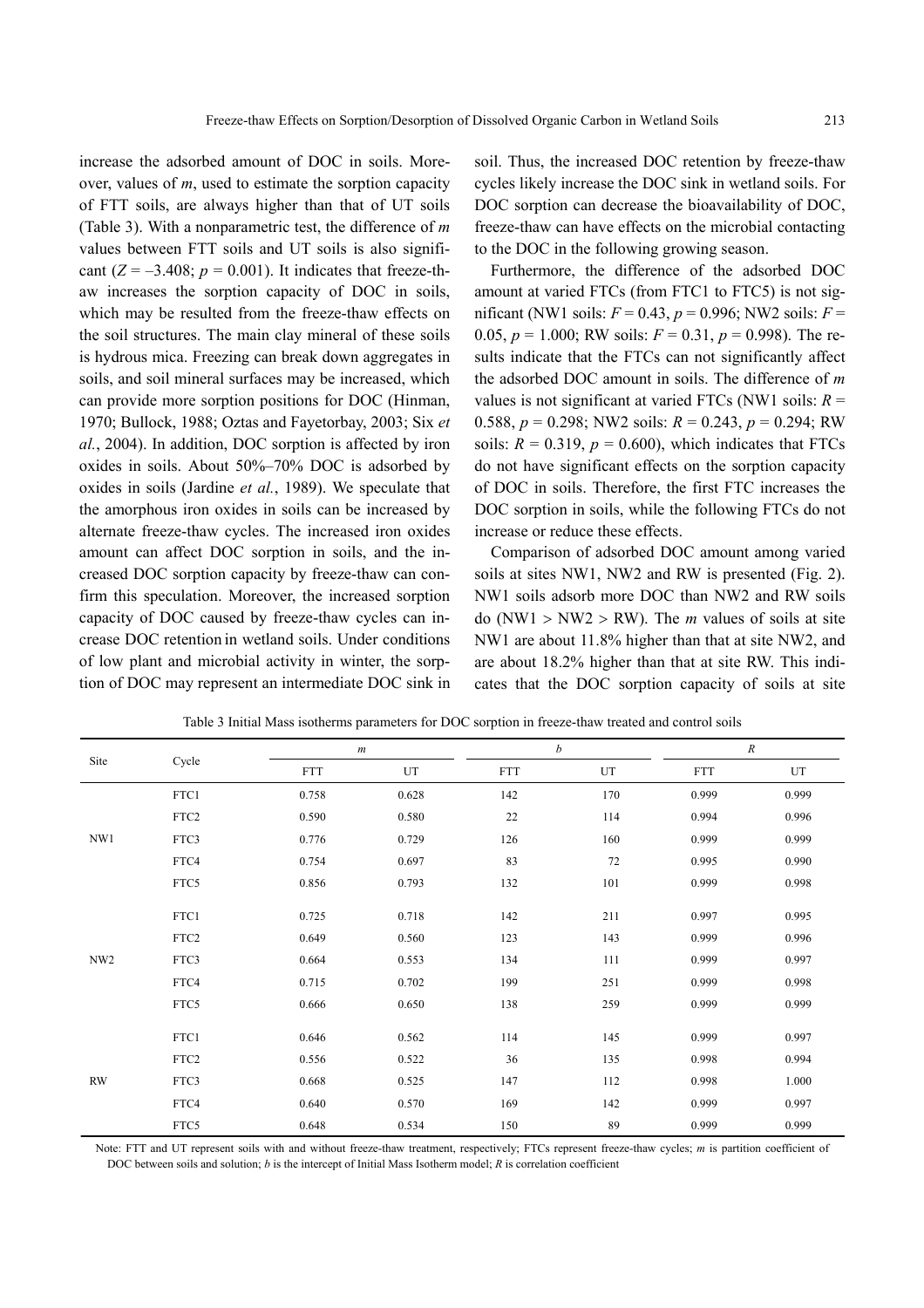

FTT and UT represent soils with and without freeze-thaw treatment, respectively; NW1 and NW2 represent *Carex lasiocarpa* natural wetland and *Calamagrostis angustifolia* natural wetland soils, RW represents reclaimed soil Fig. 2 Initial Mass (IM) isotherms for DOC sorption in freeze-thaw treated wetland soils

NW1 is greater than those at site NW2 and RW, while the DOC sorption capacity of soils at site NW2 is greater than that at site RW. It is reported that soils with higher organic matter content adsorb less DOC (Jardine *et al.*, 1989), and there is positive correlation between soil sorption capacity of DOC and the soil clay content (Shen, 1999). Consistent with these previous studies, the

adsorbed amount and sorption capacity of DOC in soils at site NW2 are greater than that at site RW. The soil clay content at site NW2 is about 37.8% higher than that at site RW, while the soil organic matter content at site RW is about 13.7% higher than that at site NW2. On contrast, the adsorbed amount of DOC at site NW1 was greater than those at site NW2 and RW, although the soil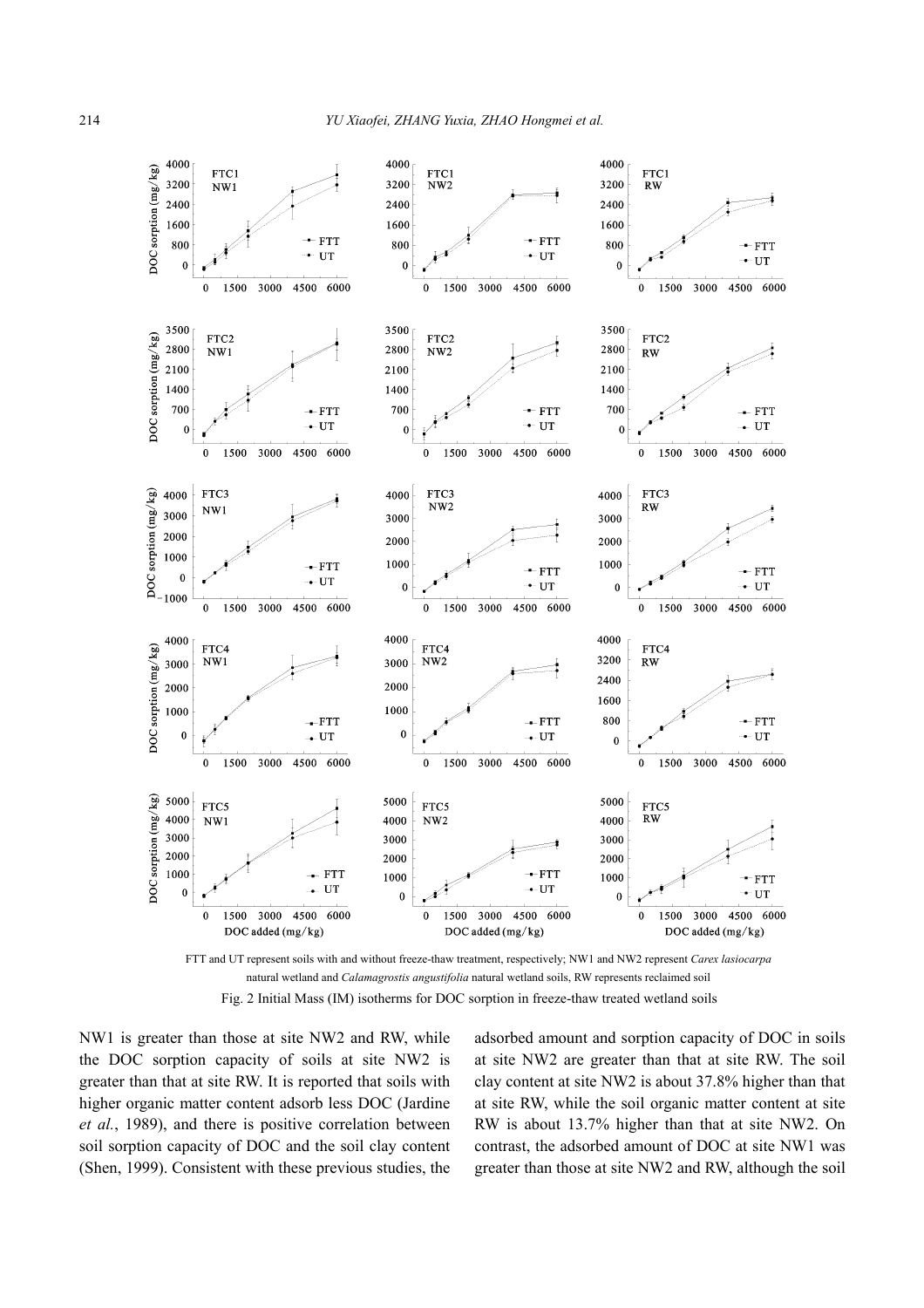organic matter content at site NW1 is greater, which is not consistent with the previous studies. Thus another factor may exist for the greater sorption capacity of NW1 soils. In fact, a certain content of peat exists in the surface soils at site NW1, which is a ubiquitous phenomenon for perennial flooded wetland soils. The peat is porous and has great sorption capacity, which may be the reason for NW1 soils with higher organic matter content and lower clay content adsorbing more DOC than NW2 and RW soils doing.

## **3.3 Freeze-thaw effects on desorption of DOC**

After the sorption experiment, some soil samples were reused for desorption experiment of DOC. DOC is desorbed from soil samples which have adsorbed DOC in the sorption experiment. The desorption capacity of DOC is estimated by the percentage of the desorbed DOC amount to the adsorbed DOC amount (PDS). PDS in FTT and UT soils are presented in Table 4. With a nonparametric test, there is significant difference of PDS in FTT and UT soils  $(Z = -4.082; p < 0.001)$ . PDS of FTT soils is lower than that of UT soils, which indicates that freeze-thaw reduces the desorption capacity of DOC. The comparison of PDS at different sampling sites shows that PDS order is  $RW > NW2 > NW1$ . For example, after FTC5, PDS of NW1, NW2 and RW soils (with DOC concentration of 4000 mg/kg added in sorption experiment) is 31.7%, 33.3% and 45.0%, respectively.

Moreover, the difference of PDS in UT soils and FTT soils increases with increasing FTCs (Fig. 3). It may indicate that the freeze-thaw effects on DOC desorption can be improved by the increasing FTCs, which meant that the decreased desorption of DOC caused by freeze-thaw treatment are increased with FTCs. Moreover, in the cold region, the average annual FTCs are stable, so the

| Soil            | Cycle            | Samples with 4000<br>mg/kg DOC |      | Samples with 6000<br>mg/kg DOC |      |
|-----------------|------------------|--------------------------------|------|--------------------------------|------|
|                 |                  | <b>FTT</b>                     | UT   | <b>FTT</b>                     | UT   |
|                 | FTC1             | 8.8                            | 9.2  | 8.0                            | 8.2  |
|                 | FTC <sub>2</sub> | 15.6                           | 16.3 | 14.9                           | 14.9 |
| NW1             | FTC3             | 21.3                           | 22.1 | 19.4                           | 19.8 |
|                 | FTC4             | 26.7                           | 27.6 | 23.6                           | 24.3 |
|                 | FTC5             | 31.7                           | 32.9 | 27.3                           | 28.5 |
| NW <sub>2</sub> | FTC1             | 9.2                            | 9.6  | 9.7                            | 10.7 |
|                 | FTC <sub>2</sub> | 17.3                           | 18.0 | 17.3                           | 18.7 |
|                 | FTC3             | 23.0                           | 23.7 | 23.5                           | 25.4 |
|                 | FTC4             | 28.3                           | 28.9 | 29.0                           | 31.2 |
|                 | FTC5             | 33.3                           | 33.6 | 34.1                           | 36.9 |
| <b>RW</b>       | FTC1             | 12.1                           | 13.8 | 9.8                            | 11.6 |
|                 | FTC <sub>2</sub> | 23.0                           | 26.0 | 17.9                           | 21.1 |
|                 | FTC3             | 30.9                           | 34.8 | 23.9                           | 28.1 |
|                 | FTC4             | 38.1                           | 41.9 | 28.9                           | 34.1 |
|                 | FTC5             | 44.9                           | 48.7 | 33.8                           | 39.9 |

Table 4 Percentage of total desorbed amount of DOC to adsorbed amount of DOC (%)

Note: FTT and UT represent soils with and without freeze-thaw treatment, respectively. FTCs represent freeze-thaw cycles

freeze-thaw effects on the DOC desorption capacity may also be stable. If air temperature increases in the cold region and the FTCs reduce, the DOC desorption capacity can increase because of the reduced effects of freeze-thaw. The increased desorption can improve the release of DOC. Therefore, DOC released from soil mineral surfaces to soil solution can be increased by global warming. And DOC transporting from soil solution to overlying water column through the process of molecular diffusion may be affected, which affects DOC concentration in soils and the overlying water column. However, besides reducing FTCs, global warming may also affect freeze-thaw time, freeze-thaw intensity, and so on. Whether these factors response to global warming can affect sorption/desorption of DOC needs further investigation.



NW1 and NW2 represent *Carex lasiocarpa* natural wetland and *Calamagrostis angustifolia* natural wetland soils, RW represents reclaimed soil Fig. 3 Differential values of percentage of desorbed DOC amount to adsorbed DOC amount (PDS) in freeze-thaw treated wetland soils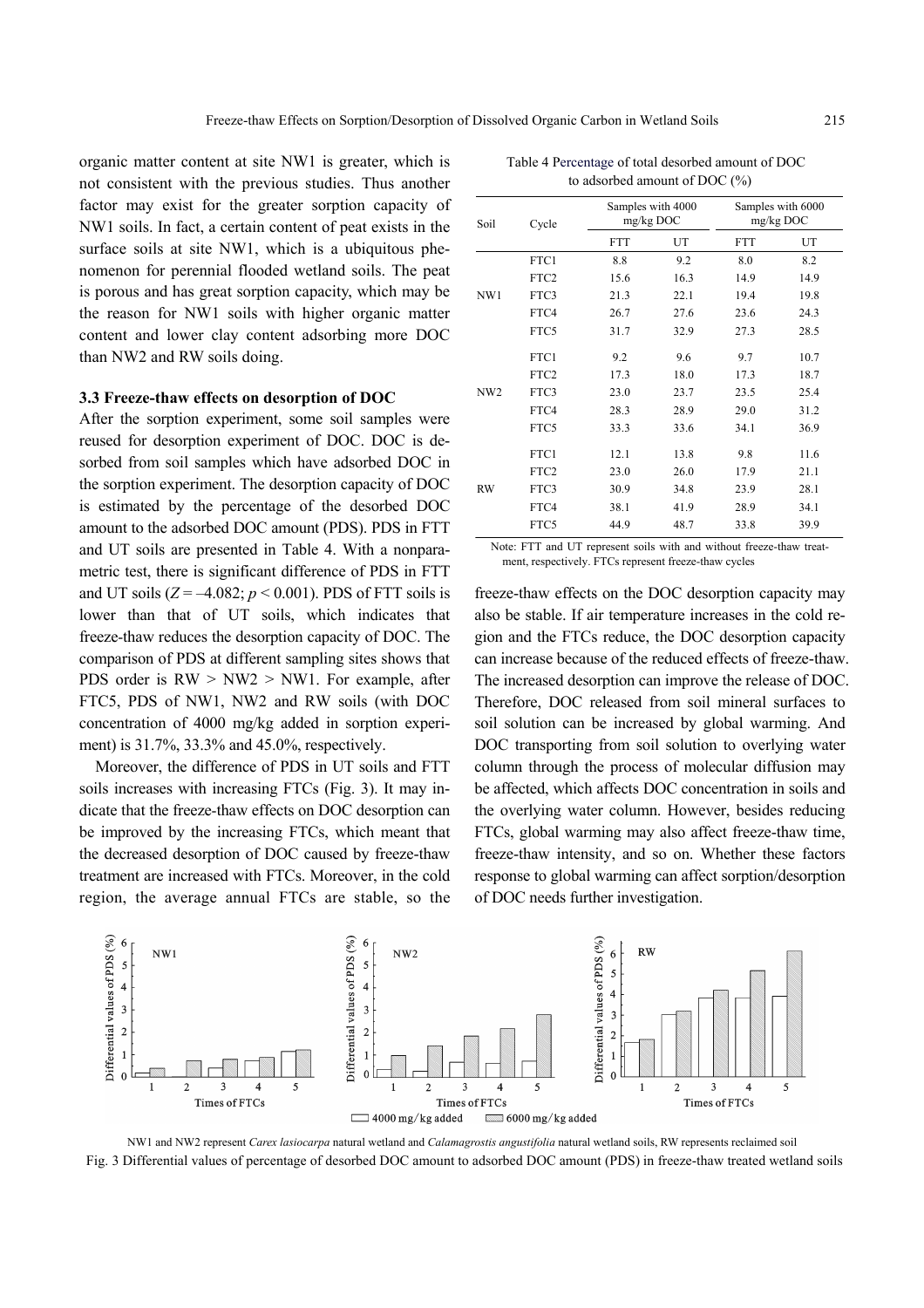# **3.4 Effects of wetland reclamation on soil sorption/ desorption behaviors of DOC**

The DOC sorption capacity in soils at site RW is lower than that at site NW2, and the DOC desorption capacity in soils at site RW is greater than that at site NW2 (Fig. 2, 3). However, the soil type of site RW is the same as that of site NW2 before the reclamation for soybean production. This indicates that the reclamation appears to reduce the sorption capacity of DOC and to increase the desorption capacity of DOC. The iron oxides complex decreases after the reclamation (Zou *et al.*, 2008). The decreased iron oxides complex may reduce the sorption capacity and increase the desorption capacity of DOC. The altered hydroperiod can affect amorphous iron oxides, which may be another reason. Su *et al.* (2001) observed that water logging increases amorphous iron oxides of soils. The increased amorphous iron oxides can result in the increased sorption of DOC. Due to the conversion of the wetland to the farmland, shortened hydroperiod in farmland may cause decreased amorphous iron oxides of soils and thus reduces sorption capacity of DOC in farmlands. Under the cultivation condition, lots of crop residues and other organic matters are returned to soils, which increases the organic matter content in soils. This results in the decreased sorption of DOC in the reclaimed wetland soils (Jardine *et al.*, 1989). In addition, the decreased retention of DOC may increase the loss of carbon and the emission of greenhouse gas.

# **5 Conclusions**

Freeze-thaw cycles can increase the sorption capacity of DOC and reduce desorption capacity of DOC in wetland soils and reclaimed wetland soils. The freeze-thaw effects on the desorption capacity of DOC can be improved by increasing FTCs. Greater sorption capacity of DOC and weaker desorption capacity of DOC in soils of perennial flooding wetland than that of seasonal flooding wetland are observed. Wetland reclamation reduces the sorption capacity of DOC and increases the desorption capacity of DOC in soil. The DOC released from soil mineral surfaces to soil solution can be increased by global warming.

## **Acknowledgements**

We gratefully acknowledge Prof. Liu Xiaobing for his

constructive comments on the manuscript and Zou Yuanchun, Zhao Haiyang, Wang Chaoying and Lou Bokun for sampling and samples analyses. Special thanks go to the Sanjiang Mire Wetland Experimental Station of Chinese Academy of Sciences and Honghe National Nature Reserve.

## **References**

- Bao S D, 2000*. Soil Agrochemical Analysis.* Third Edition. Beijing: China Agriculture Press, 495. (in Chinese)
- Bullock M S, Kemper W D, Nelson S D, 1988. Soil cohesion as affected by freezing, water content, time and tillage. *Soil Science Society of America Journal*, 52(3): 770–776.
- Dawson H J, Ugolini F C, Hrutfiord B F *et al*., 1978. Role of soluble organics in the soil processes of a podzol, Central Cascades, Washington. *Soil Science*, 126(5): 290–296.
- Gu B H, Schmitt J, Chen Z H *et al*., 1994. Adsorption and desorption of natural organic matter on iron-oxide—Mechanisms and models. *Environmental Science & Technology*, 28(1): 38–46. DOI: 10.1021/es00050a007
- Guggenberger G, Zech W, 1992. Retention of dissolved organic carbon and sulfate in aggregated acid forest soils. *Journal of Environmetal Quality*, 21(4): 643–653.
- Guggenberger G, Kaise, L, 2003. Dissolved organic matter in soil: Challenging the paradigm of sorptive preservation. *Geoderma*, 113(3–4): 293–310. DOI: 10.1016/S0016-7061(02)00366-X
- Henry H A L, 2007. Soil freeze-haw cycle experiments: Trends, methodological weaknesses and suggested improvements. *Soil Biology & Biochemistry*, 39(5): 977–986. DOI: 10.1016/j.soilbio.2006.11.017
- Hinman W G, 1970. Effects of freezing and thawing on some chemical properties of three soils. *Canadian Journal of Soil Scicence*, 50(2): 179–182.
- Jardine P M, Weber N L, McCarthy J F., 1989. Mechanisms of dissolved organic carbon adsorption on soil. *Soil Science Society of America Journal*, 53: 1378–1385.
- Kaiser L, Zech Z, 1999. Release of natural organic matter sorbed to oxides and a subsoil. *Soil Science Society of America Journal*, 63(5): 1157–1166.
- Lilienfein J, Qualls R G, Uselman S M *et al*., 2004. Adsorption of dissolved organic and inorganic phosphorus in soils of a weathering chronosequence. *Soil Science Society of America Journal*, 68(2): 620–628.
- Lipson D A, Schmidt S K, 2004. Seasonal changes in an alpine soil bacterial community in the Colorado Rocky Mountains. *Applied and Environmental Microbiology*, 70(5): 2867–2879. DOI: 10.1128/AEM.70.5.2867-2879.2004
- Maehlum T, Jenssen P D, Warne W S, 1995. Cold-climate constructed wetlands. *Water Science and Technology*, 32(3): 95– 101.
- Magill A H, Aber J D, 2000. Variation in soil net mineralization rates with dissolved organic carbon additions. *Soil Biology & Biochemistry*, 32: 597–601.